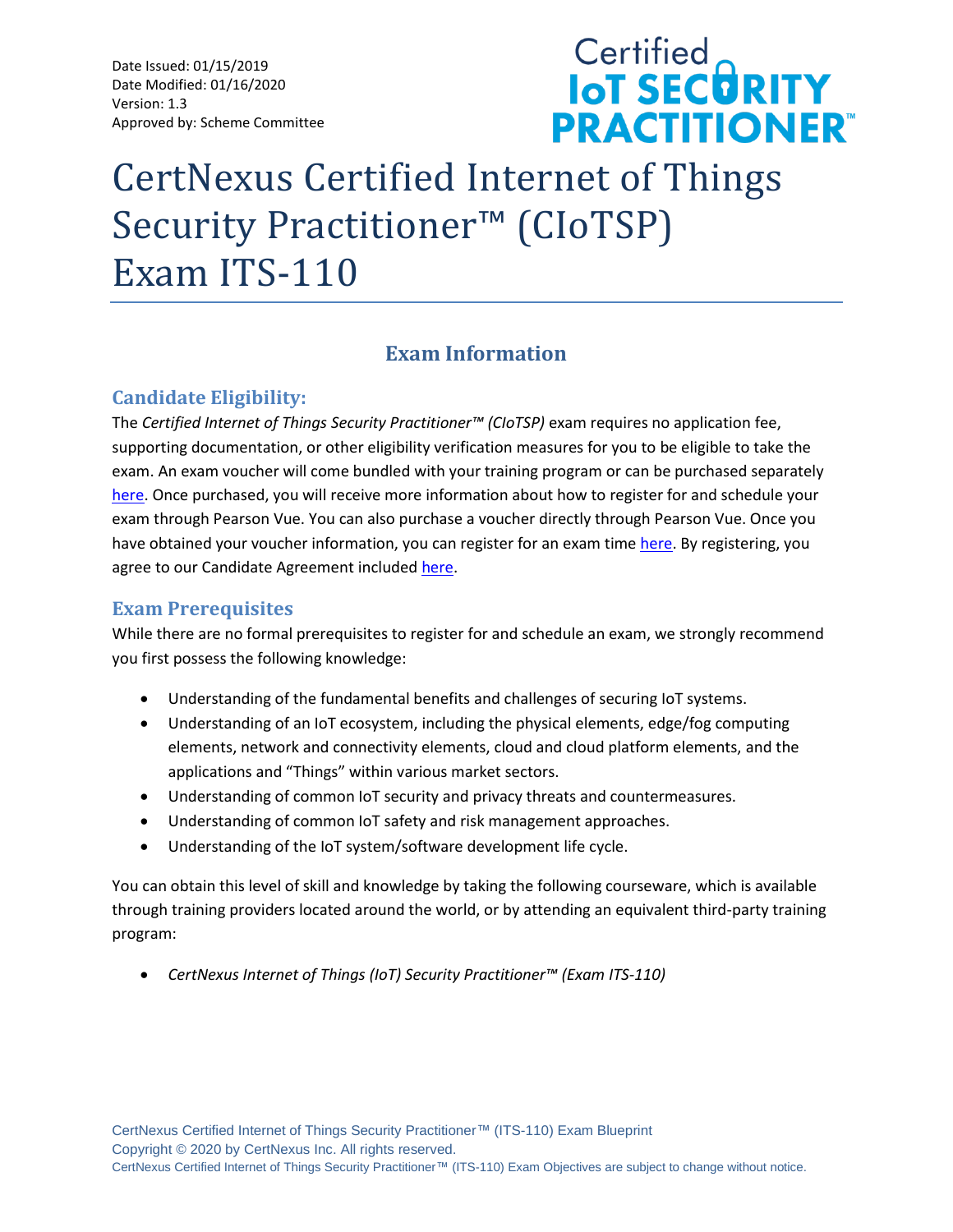# **Exam Specifications**

#### **Number of Items:** 100

#### **Passing Score:** 60%

**Duration**: 120 minutes (**Note**: exam time includes 5 minutes for reading and signing the Candidate Agreement and 5 minutes for the Pearson VUE testing system tutorial.)

**Exam Options**: In person at Pearson VUE test centers

**Item Formats**: Multiple Choice/Multiple Response

#### **Exam Description**

#### **Target Candidate:**

This certification exam is designed for practitioners who are seeking to demonstrate a vendor-neutral, cross-industry skill set that will enable them to design, implement, operate, and/or manage a secure IoT ecosystem.

#### **Exam Objective Statement:**

This exam will certify that the candidate has the foundational skill set of secure IoT concepts, technologies, and tools that will enable them to become a capable IoT Security practitioner in a wide variety of IoT-related job functions.

To ensure exam candidates possess the aforementioned skills, the *Certified Internet of Things Security Practitioner™ (CIoTSP)* exam will test them on the following domains with the following weightings:

| Domain                                                         | % of Examination |
|----------------------------------------------------------------|------------------|
| <b>1.0 Securing IoT Portals</b>                                | 29%              |
| 2.0 Implementing Authentication, Authorization, and Accounting | 14%              |
| <b>3.0 Securing Network Services</b>                           | 14%              |
| <b>4.0 Securing Data</b>                                       | 14%              |
| <b>5.0 Addressing Privacy Concerns</b>                         | 12%              |
| 6.0 Securing Software/Firmware                                 | 10%              |
| 7.0 Enhancing Physical Security                                | 7%               |
| Total                                                          | 1 በበ%            |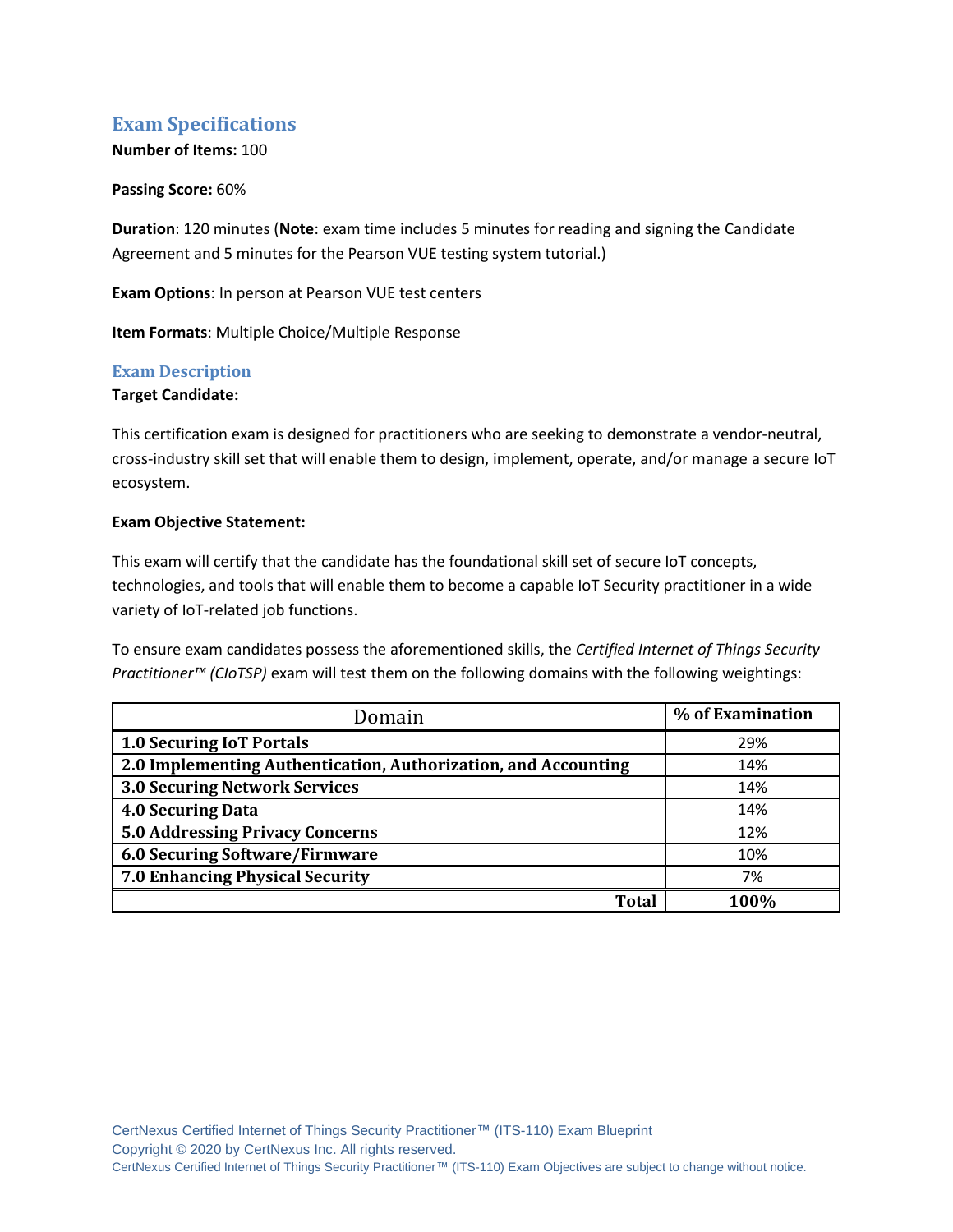The information that follows is meant to help you prepare for your certification exam. This information does not represent an exhaustive list of all the concepts and skills that you may be tested on during your exam. The exam domains, identified previously and included in the objectives listing, represent the large content areas covered in the exam. The objectives within those domains represent the specific tasks associated with the job role(s) being tested. The information beyond the domains and objectives is meant to provide examples of the types of concepts, tools, skills, and abilities that relate to the corresponding domains and objectives. All of this information represents the industry-expert analysis of the job role(s) related to the certification and does not necessarily correlate one-to-one with the content covered in your training program or on your exam. We strongly recommend that you independently study to familiarize yourself with any concept identified here that was not explicitly covered in your training program or products.

# **Objectives:**

**Domain 1.0 Securing IoT Portals**

**Objective 1.1 Identify common threats used to compromise unsecure web, cloud, or mobile interfaces.**

- Account enumeration
- Weak default credentials
- Injection flaws
	- o SQLi
		- Second order SQLi
	- o LDAP injection
	- o XSS
- Unsecure direct object references
- Sensitive data exposure
- CSRF
- Unvalidated redirects and forwards
- Session Management
- Malformed URLs
- Session replay
- Reverse shell
- **Misconfiguration**
- Weak account lockout settings
- No account lockout
- Unsecured credentials
- Lack of integration credentials on Edge devices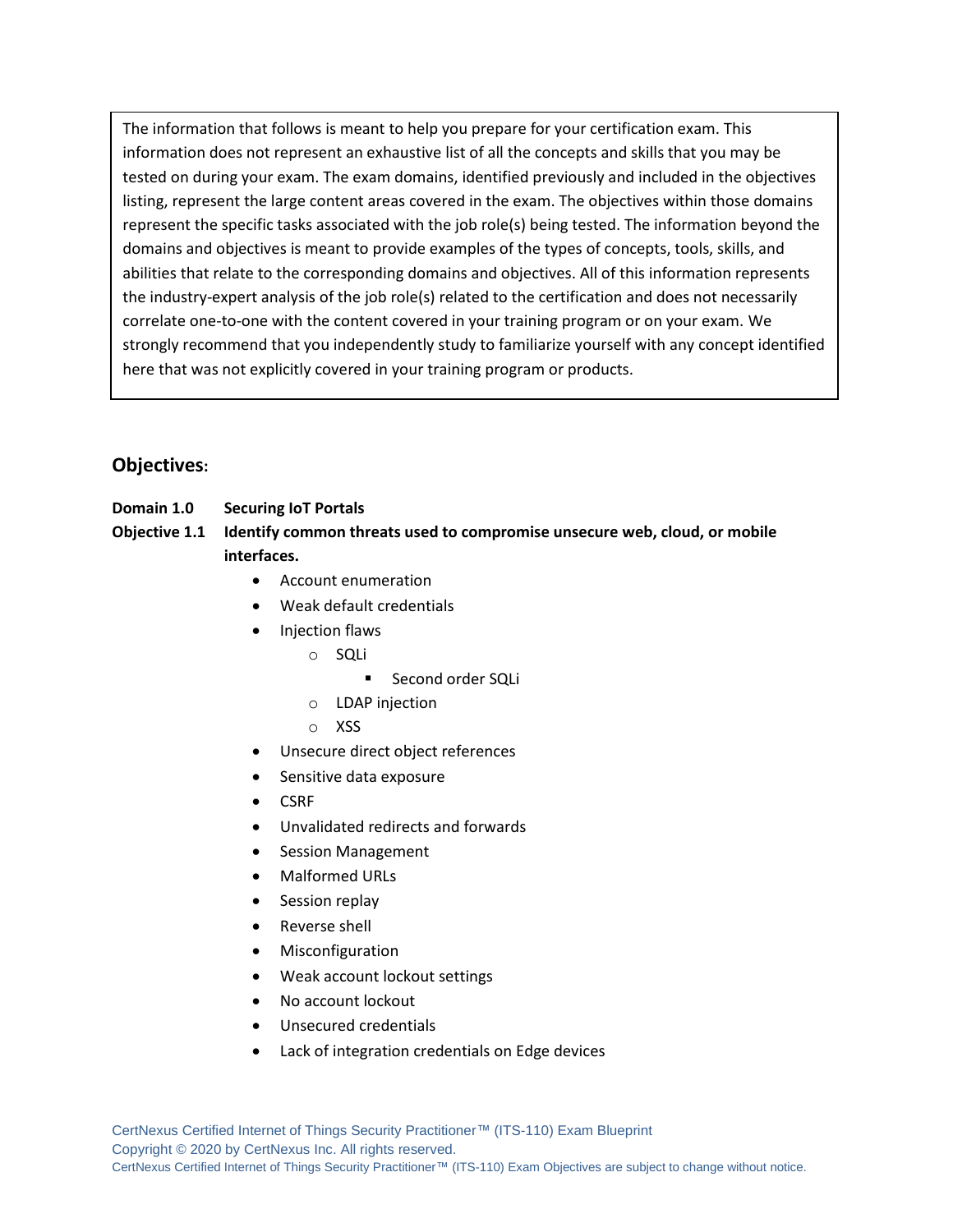#### **Objective 1.2 Implement countermeasures used to secure web, cloud, or mobile interfaces.**

- Change default passwords
- Secure password recovery mechanisms
- Secure the web interface from XSS, SQLi, or CSRF
- Protect credentials
- Robust password policies
- Account lockout policies
- Protect against account enumeration
- 2FA if possible
- Granular role-based access

#### **Domain 2.0 Implementing Authentication, Authorization, and Accounting**

#### **Objective 2.1 Identify common threats used to exploit weak authentication/authorization schemes.**

- Lack of password complexity
- Poorly protected credentials
- Lack of 2FA
- Unsecure password recovery
- Privilege escalation
- Lack of RBAC
- Unsecure databases and datastores
- Lack of account lockout policy
- Lack of access auditing
- Lack of security monitoring
- Lack of security logging

#### **Objective 2.2 Implement countermeasures used to provide secure authentication, authorization,**

#### **and accounting.**

- Granular access control
- Password management
	- o Strong passwords
	- o Change default username and password
	- o Password expiration policies
	- o Secure password recovery mechanisms
	- o 2FA where possible
- Ensure re-authentication is required for sensitive features
- Event logging and IT/OT admin notification
- Security monitoring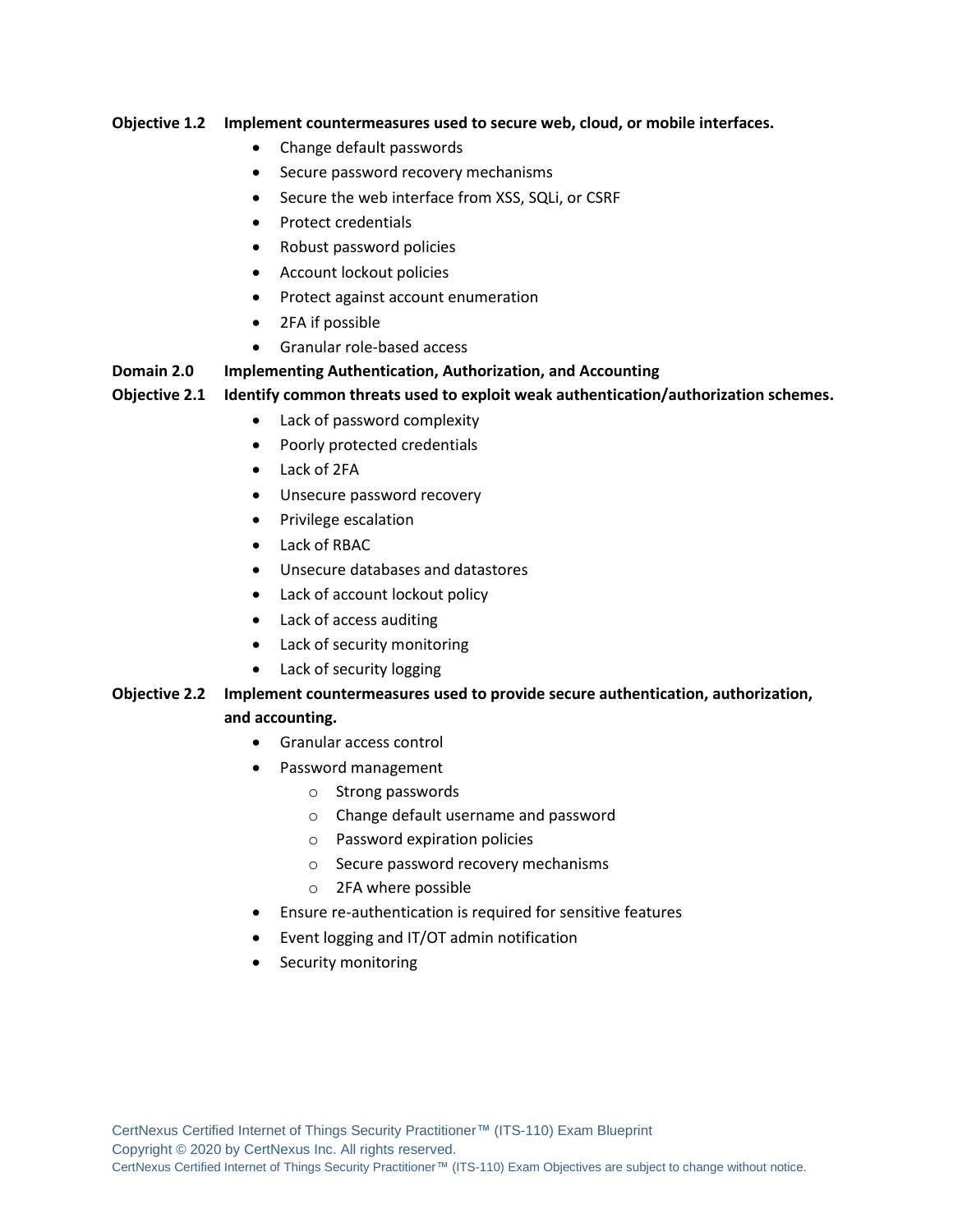#### **Domain 3.0 Securing Network Services**

#### **Objective 3.1 Identify common threats used to exploit unsecure network services.**

- Vulnerable services
	- o FTP, DNS, SNMP, Telnet
- Buffer overflow
- Open ports via UPnP
- Exploitable UDP services
- DoS/DDoS
- DoS via network device fuzzing
- Endpoint (address) spoofing
- Packet manipulation/injection
- Networking, protocols, radio communications
	- o Public data cellular network
	- o Dedicated/Custom APN setting
	- o Unsecured network ports

#### **Objective 3.2 Implement countermeasures used to provide secure network services.**

- Port control
	- o Access control list
- Secure memory spaces
	- o Fuzzing
	- o Buffer overflow
- DoS mitigation/DDoS
	- o Endpoints
	- o Cloud
- Secure network nodes
	- o Cloud
	- o Gateway
	- o Edge
- Secure field devices
- Secure network pathways
	- o Physical
	- o Logical

#### **Domain 4.0 Securing Data**

#### **Objective 4.1 Identify common threats used to exploit unsecure data.**

- Vulnerable data in motion
	- o Internet
	- o Local network
	- o Poorly implemented SSL/TLS
	- o Misconfigured SSL/TLS
	- o M2M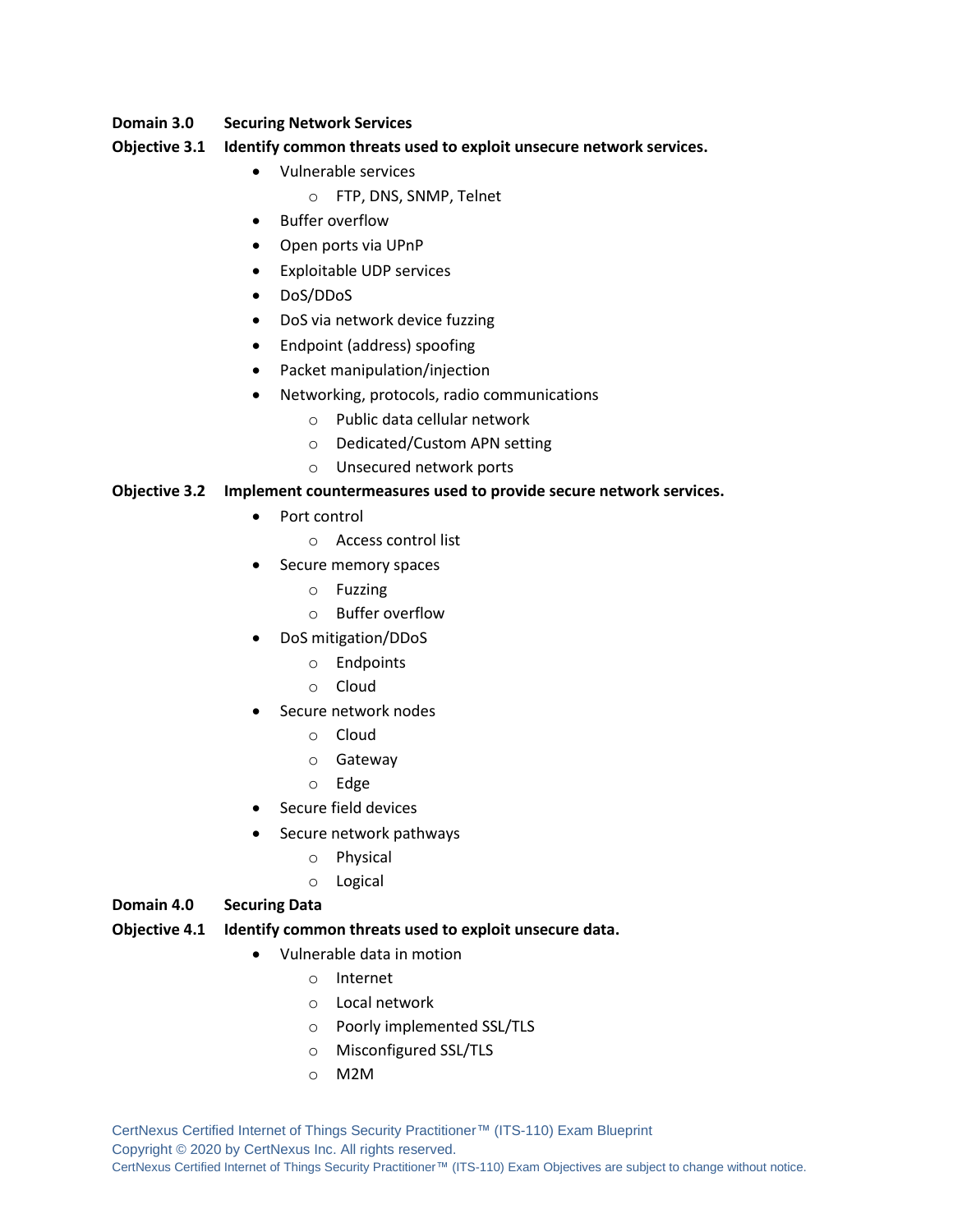- o Blockchain
- Vulnerable data at rest
	- o Databases and datastores
- Vulnerable data in use
	- o Lack of memory space isolation
	- o Unsecure memory space

#### **Objective 4.2 Implement countermeasures used to secure data.**

- Encrypt data in motion, at rest, and in use
	- o SSL/TLS
	- o SSH
	- o IPSec
	- o S/MIME
	- o PKI
		- **■** Symmetric
			- AES, 3DES
		- Asymmetric
			- RSA, DH, ECC

#### **Domain 5.0 Addressing Privacy Concerns**

#### **Objective 5.1 Identify common threats used to compromise privacy.**

- Collection of unnecessary personal or sensitive information (PII, PHI, metadata)
- Unsecured data in transit or at rest
- Unauthorized access to personal information
- Lack of proper data anonymization
- Lack of data retention policies

#### **Objective 5.2 Implement countermeasures used to ensure data privacy.**

- Only collect critical data
- Protect sensitive data
	- o Anonymize
	- o Encrypt
	- o De-identify
- Comply with regulations/laws
- Authorize data users
- Data retention policies
- Data disposal policies
- End-user notification policies (GDPR)
- Enable courtesy notifications to end users
- Enable notifications as required by law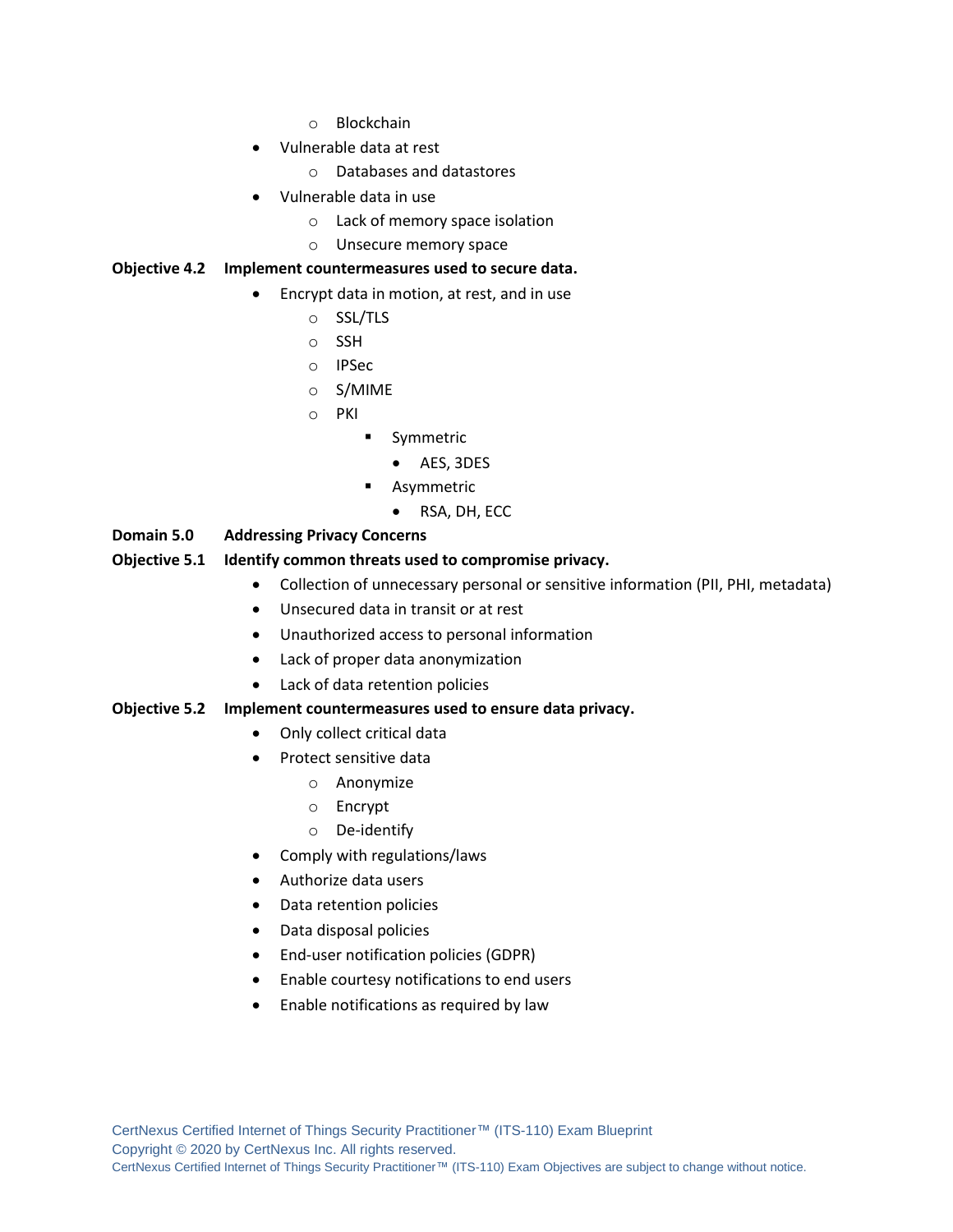#### **Domain 6.0 Securing Software/Firmware**

#### **Objective 6.1 Identify common threats used to exploit unsecure software/firmware.**

- Poorly designed/tested software/firmware
- Unsecure updates/patches
- Firmware contains sensitive information
- Lack of OTA updates
- Constrained devices with non-existent security features
- Lack of end-to-end solution
	- o Embedded sensors, actuators, and communication modules
	- o Applications/software (programming, etc.)
	- o System integration (API)
	- o Microservice architectures (container security)
- Software/firmware not digitally signed
- Unsecure bootloader/boot
- Unsecure key storage

#### **Objective 6.2 Implement countermeasures used to provide secure software/firmware.**

- Digitally signed updates
- Remote update capability for, e.g. bootloader, firmware, OS, drivers, application, certificates
- Secure updates/digitally signed updates
	- o Hardened update server
	- o Secured download and installation
	- o Failsafe option to revert to previous bootloader/firmware
	- o Method to modify certificates within endpoints after deployment
- Root-of-trust/secure enclave
- Secure bootloader/boot, measured boot

#### **Domain 7.0 Enhancing Physical Security**

#### **Objective 7.1 Identify common threats used to exploit poor physical security.**

- Access to software/configuration via physical ports
- Access to or removal of storage media
- Unprotected shell access for accessible ports
- Unrestricted physical access to vulnerable devices
- Easily disassembled devices

#### **Objective 7.2 Implement countermeasures used to ensure physical security.**

- Protect data storage medium
- Encrypt data at rest
- Protect physical ports
- Tamper-resistant devices
- Limit physical access when possible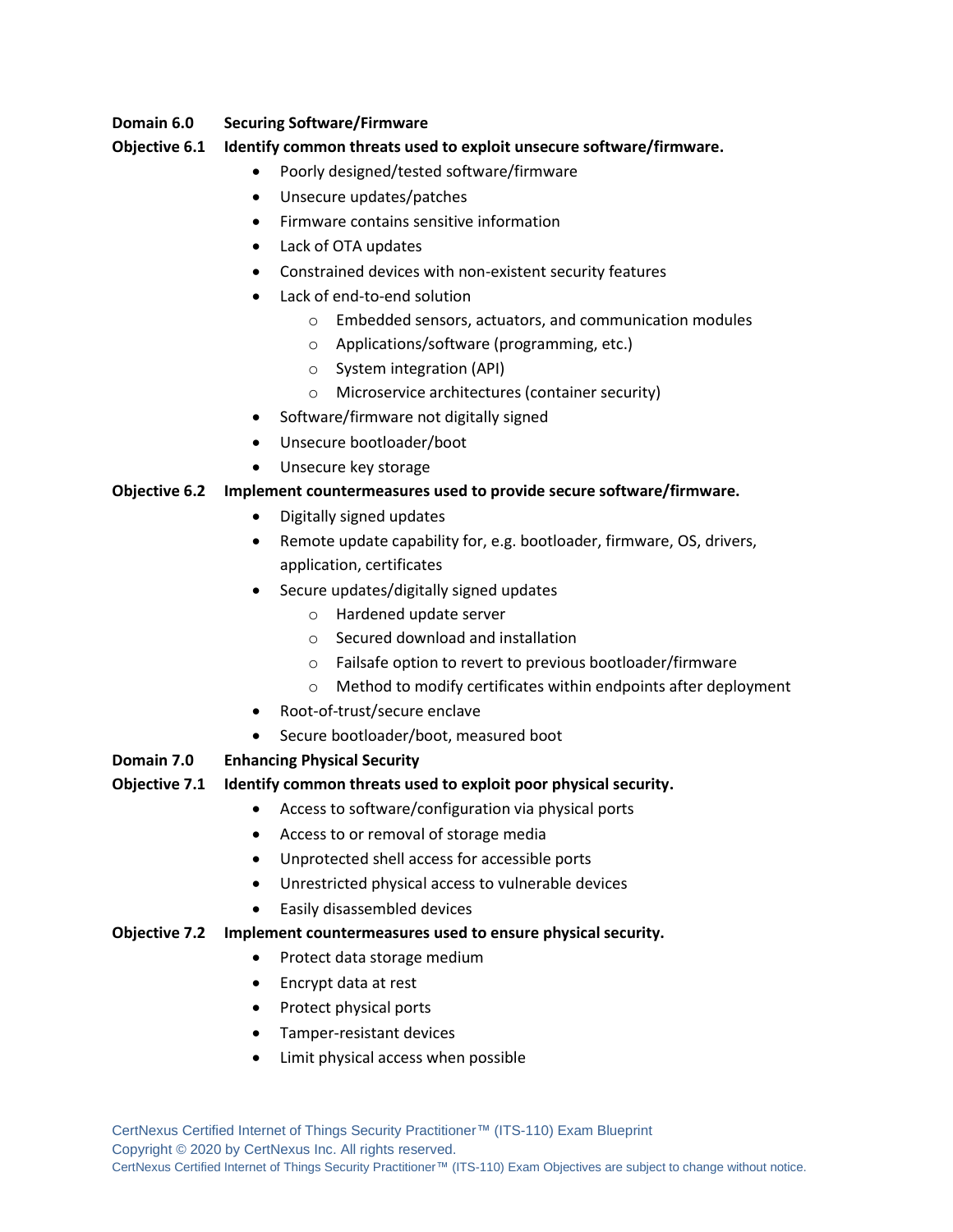- Hardened security for shell access
- Limit administrative capabilities and access

# **Recertification Requirements**

The *Certified Internet of Things Security Practitioner (CIoTSP)* certification is valid for 3 years from the time certification is granted. You must retake the most up-to-date version of the exam prior to the 3 year period's end to maintain a continuously valid certification.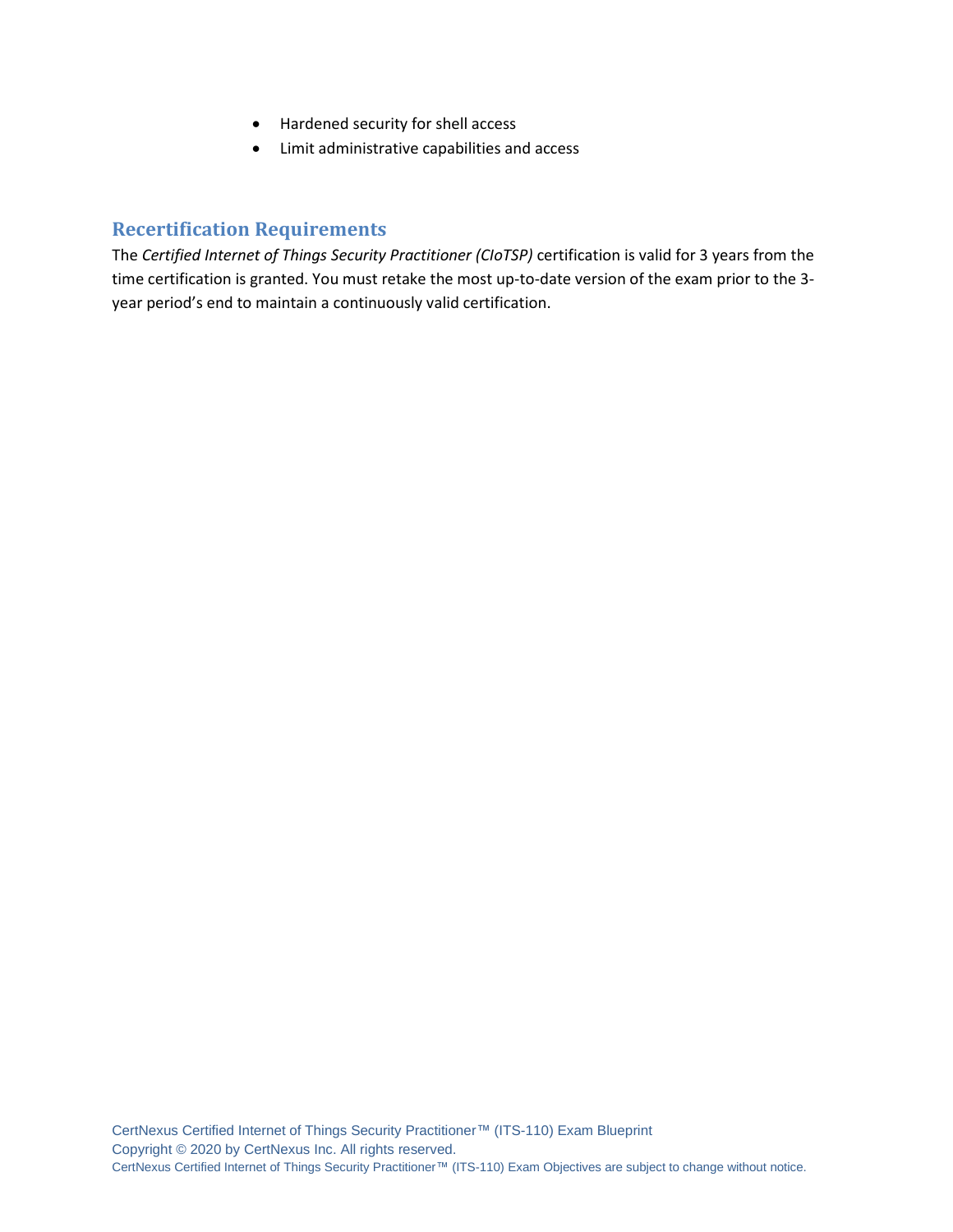### **Certified Internet of Things Security Practitioner (CIoTSP) Acronyms**

| <b>Acronym</b>   | <b>Expanded Form</b>                      |
|------------------|-------------------------------------------|
| 2FA              | two-factor authentication                 |
| 3DES             | <b>Triple Data Encryption Standard</b>    |
| <b>AES</b>       | <b>Advanced Encryption Standard</b>       |
| API              | application program interface             |
| <b>APN</b>       | <b>Access Point Name</b>                  |
| <b>CSRF</b>      | Cross-Site Request Forgery                |
| <b>DDoS</b>      | <b>Distributed Denial of Service</b>      |
| <b>DES</b>       | <b>Data Encryption Standard</b>           |
| DН               | Diffie-Hellman                            |
| <b>DNS</b>       | Domain Name Server                        |
| DoS              | <b>Denial of Service</b>                  |
| ECC              | elliptic curve cryptography               |
| <b>FTP</b>       | <b>File Transfer Protocol</b>             |
| <b>GDPR</b>      | <b>General Data Protection Regulation</b> |
| IoT              | Internet of Things                        |
| <b>IPSec</b>     | <b>Internet Protocol Security</b>         |
| IT               | information technology                    |
| <b>LDAP</b>      | Lightweight Directory Access Protocol     |
| M <sub>2</sub> M | machine-to-machine                        |
| OT               | operational technology                    |
| <b>OTA</b>       | Over-the-Air                              |